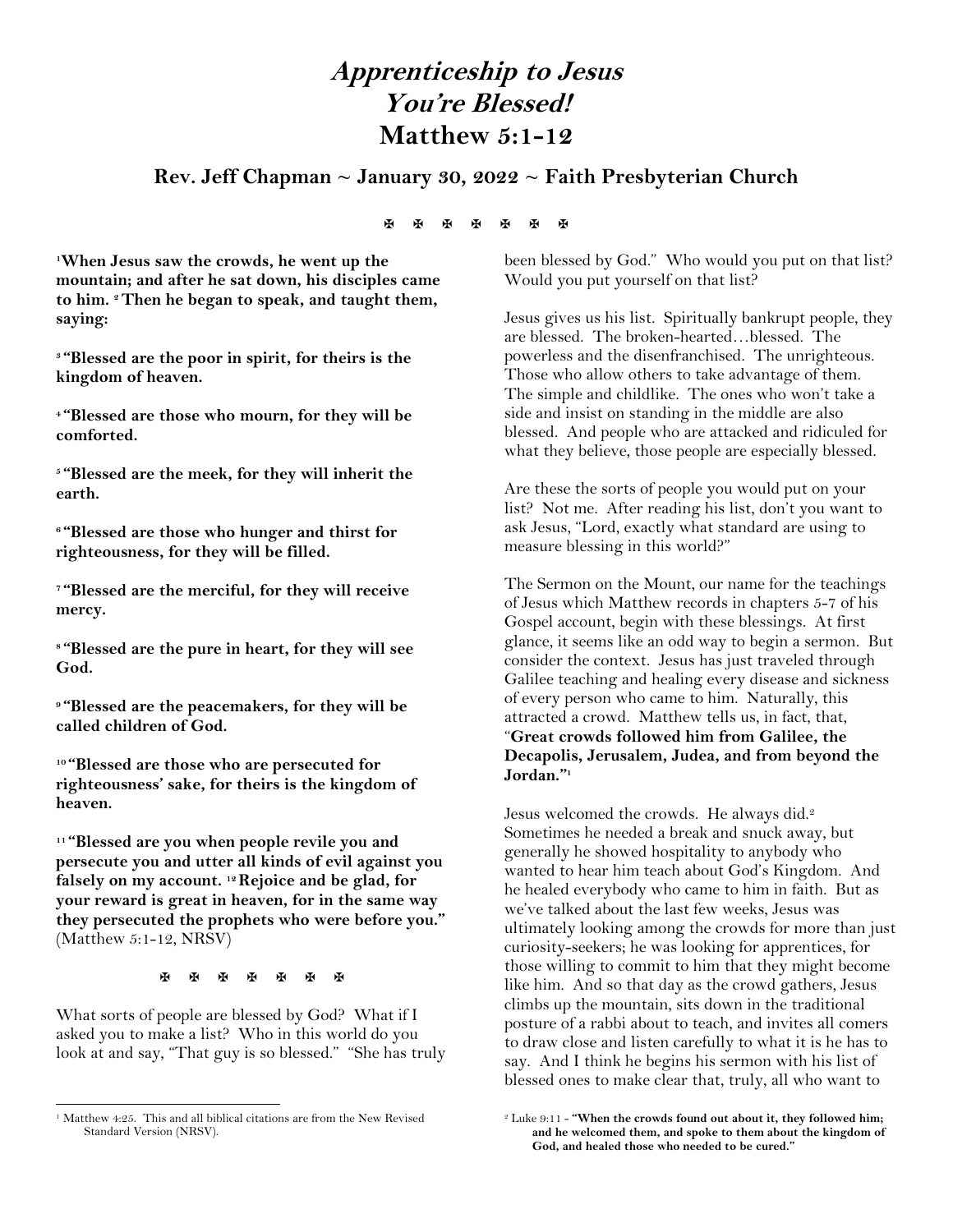come, regardless of their station or condition in life, are welcome to come. Even the spiritually bankrupt people are welcome to come.

Now, scholars debate as to whether or not Jesus actually spoke all the words recorded in these three chapters of Matthew on the mountain that day and in the order recorded here. Maybe he did, or maybe Matthew simply collected the teachings of Jesus along the way and pasted them together into one sermon when he wrote his Gospel. In a way it doesn't matter, because since all scripture is inspired by God, I believe that we have this sermon in the form that God wanted us to receive it.

Our plan is to slowly walk through the Sermon on the Mount over the course of these next five months. If that seems like a long time, trust me, we could spend five years walking through these three chapters. What we will find in these teachings is Jesus' radical manifesto on what it means to be his apprentice. If you want to know what it looks like to follow Jesus as his disciple, this is the place to start? And as you'll see, Jesus' teaching here is both intensely practical and also extraordinarily demanding. For instance, we will hear Jesus tell us that his apprentices forgive everybody who does them wrong. They never lust, but remain faithful for life in marriage. They always speak the truth, even when it's inconvenient. They willingly let others have their way. They love their enemies. They give generously and secretly, and don't store up material wealth for themselves. They commit to prayer and fasting. They don't worry. They don't judge others. If nothing else, as the Sermon on the Mount spells out the demanding nature of apprenticeship to Jesus, it will separate out the curious from the committed in the crowd.

Many centuries earlier, Moses climbed up a mountain and received from God the 10 Commandments. This was the heart of God's law, and provided the way for Israel to live as God's people. It certainly was not by accident that as Jesus prepares to reinforce and reinterpret how God's people are to live, he also climbs up a mountain to do so. The difference, of course, is that this time there is no middle-man like Moses. This is God himself sitting there doing the teaching. For that reason, those among the crowd then and now would be wise to give heed to what Jesus says, not only listening to his teaching, but ultimately putting it into practice. That, by the way, will be our goal in the weeks and months to come, to not only listen to Jesus, but to obey him.

<sup>3</sup> I'm indebted here to Scot McKnight, *The Story of God Bible Commentary: Sermon on the Mount* (Zondervan, 2013), 30-31.

 $\overline{\phantom{a}}$ 

With that in mind, let's consider again how the sermon begins. These opening words are as famous as nearly any other words found in the Bible. They remain among the highest expressions of religious insight and moral inspiration in the entire world. They are also incredibly difficult to understand, full of mystery. If you came here today hoping that I would offer you once-and-for-all a clear explanation of these blessings, you will likely leave disappointed. Like the parables Jesus tells, these blessings force introspection. In fact, I think Jesus wants us to use our imaginations as he presents to us a different reality, a different world, a different status quo.<sup>3</sup> And so I want to encourage you to listen to what the Holy Spirit is saying to you through these words today. The Spirit today will be your best teacher, and likely has something unique to say to you through these verses, provided that you are willing to listen.

Jesus gives eight blessings here. We sometimes call these the Beatitudes, a word that is derived from the Latin word for "blessing." Notice that Jesus isn't describing blessings here; he's delivering them! That's not something you and I could do. Just imagine the sort of person you'd have to be to stand up and declare who is blessed by God. Nobody has that authority except God himself. And so there is great and unquestioned power here in Jesus' declarations. Commentator Dale Bruner uses the modern day example of a baseball umpire. An umpire behind the plate doesn't *describe* balls and strikes, he *declares* balls and strikes. The pitch might be 10 inches off the plate, what most people would describe as a ball, but if the umpire calls it a strike, it's a strike. The pitch might be in the dirt, also a pitch most people would call a ball. But if the umpire calls it a strike, it's a strike. No questions asked. In fact, argue with him and he will send you to the locker room for an early shower. It's what Bruner calls "performative speech", words that don't just *say* something but *do* something.4 The people declared blessed here by Jesus are blessed in the moment he makes the declaration.

The word we translate "blessed" is the Greek word *makarios*, and it's a notoriously difficult word to translate into English. Sometimes translators use the word "happy". I don't think that works well, especially considering the way we think about happiness in our society. The blessed person isn't just on an emotional high, but is one who is in a good place, well-off, fortunate. His or her life is flourishing. From the perspective of heaven, which is the perspective we have here, this is the person who has received God's favor. God is on the side of this blessed person and is with this

<sup>4</sup> Frederick Dale Bruner, *Matthew: A Commentary,* Volume 1, (Eerdmans, 2004), 160.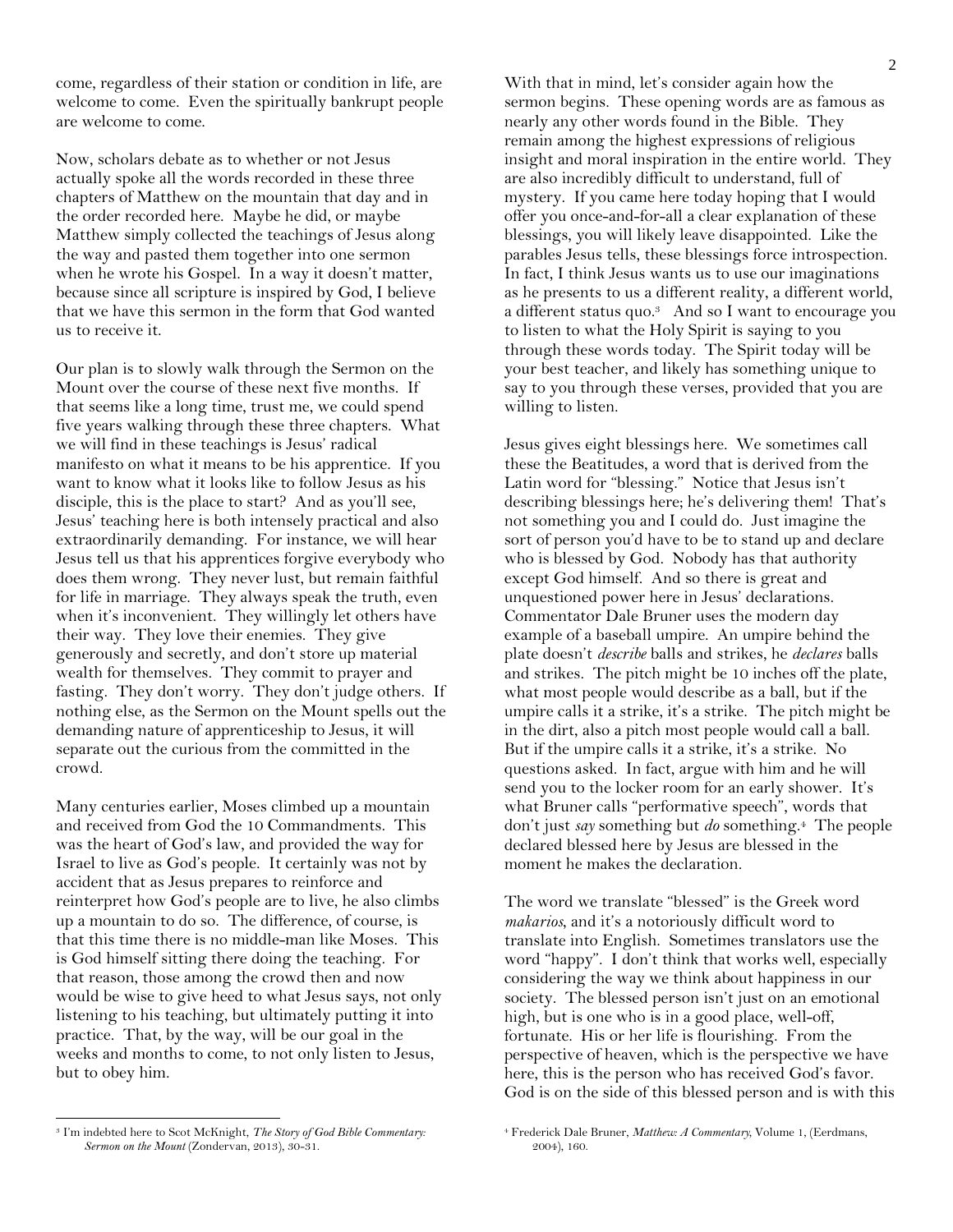person. Certainly God is the source of his or her blessing.

With this in mind, let's acknowledge again that the people Jesus declares blessed are not the people we might imagine he would name. These are unlikely subjects, people most others might actually consider unblessed, or even unblessable. Let me show you what I mean as we walk through these eight blessings.

#### **"Blessed are the poor in spirit, for theirs is the kingdom of heaven."**

The word "poor" here in the original text is taken from a word that literally means "one who crouches." Think of the destitute beggar on the street who has nothing to offer and so can only crouch to beg from those who pass by. This is the only place in the New Testament where this word is used to form the phrase "poor in spirit." It literally means one who is destitute in spiritual matters. In the same way that a materially bankrupt person possesses nothing of material value, a spiritually bankrupt person possess nothing of spiritual value. These people are spiritual zeros, and yet Jesus declares that they are blessed, that God is on their side.

The church for ages has struggled here with this declaration. We've tried desperately to find some redeeming quality here that makes this group worthy of God's favor. Even biblical translators have tried to massage the language here to find something deserving of blessing. They often can't bring themselves to translate the text as it is written. For example, one translation reads, **"Blessed are they who know their spiritual poverty, for theirs is the kingdom of heaven."<sup>5</sup>** But that's not what Jesus said. He said nothing about these people *knowing* they were spiritually poor. He doesn't even say that they are blessed *because* they are poor in spirit. He simply says that people who have nothing to offer spiritually are nonetheless blessed. In fact, he says that the kingdom of heaven belongs to them, and belongs to them *now*.

Don't miss the point. Right from the opening words of his manifesto on discipleship, Jesus makes clear that he is in on the side of those who have nothing to offer him. He is about to give us all a vision of what it means to be his disciple, a vision that is going to seem to us, if we are listening and if we are honest, totally unattainable. Many of us will hear Jesus' standards over the coming weeks and want to disqualify ourselves from consideration as apprentices. And yet, can we hear Jesus at the outset siding with those who are totally

l

inadequate to do what it is he is about to tell them they must do? We must allow the first words of the Sermon to echo through the rest of the sermon. Nobody is disqualified at the outset from entering into the Kingdom of God.

#### **"Blessed are those who mourn, for they will be comforted."**

Blessed are the ones who can't stop weeping. The man whose wife deserted him after 25 years of marriage. He's blessed. The middle-aged woman who never find her soulmate in the first place. She's blessed. The mother in gut-wrenching grief over the death of her little daughter. The 60-year-old who just lost his job and his life-savings and now has no idea how he will face the coming years with so little. The couple who are beginning to realize their dream of having children is quickly evaporating with every failed pregnancy. They are all blessed!

So many things break the heart in this world! <sup>6</sup> That includes the broken and breaking world itself. Some among us weep because it seems we live in exile in this world so full of hatred, division, war, and suffering. We are so far away from the world we thought was supposed to be home. It's heartbreaking. But apparently the broken-hearted are blessed, for there will come a day when they will be comforted. According to Jesus, when you are in deep sadness you are in God's hands more than you realize, maybe more than at any other time.

### **"Blessed are the meek, for they will inherit the earth."**

In his book, *The Cost of Discipleship,* German theologian Dietrich Bonhoeffer described this group this way:

When reproached, they hold their peace; when treated with violence they endure it patiently; when men drive them from their presence, they yield their ground. They will not go to law to defend their rights, or make a scene when they suffer injustice, nor do they insist on their legal rights….To these, the powerless and the disenfranchised, the very earth belongs.<sup>7</sup>

Dallas Willard describes the meek as "the shy ones, the intimidated, the mild, the unassertive." Perhaps we like to think that meekness is a quality we admire in our day. But I'm not so sure it is. Who among us would aspire to be powerless and disenfranchised? And yet

<sup>5</sup> The Berkeley Version.

<sup>6</sup> I'm indebted here to Dallas Willard, *The Divine Conspiracy* (Harper, 1997), 116-117.

<sup>7</sup> Dietrich Bonhoeffer, *The Cost of Discipleship* (Collier Books, 1959), 122-123.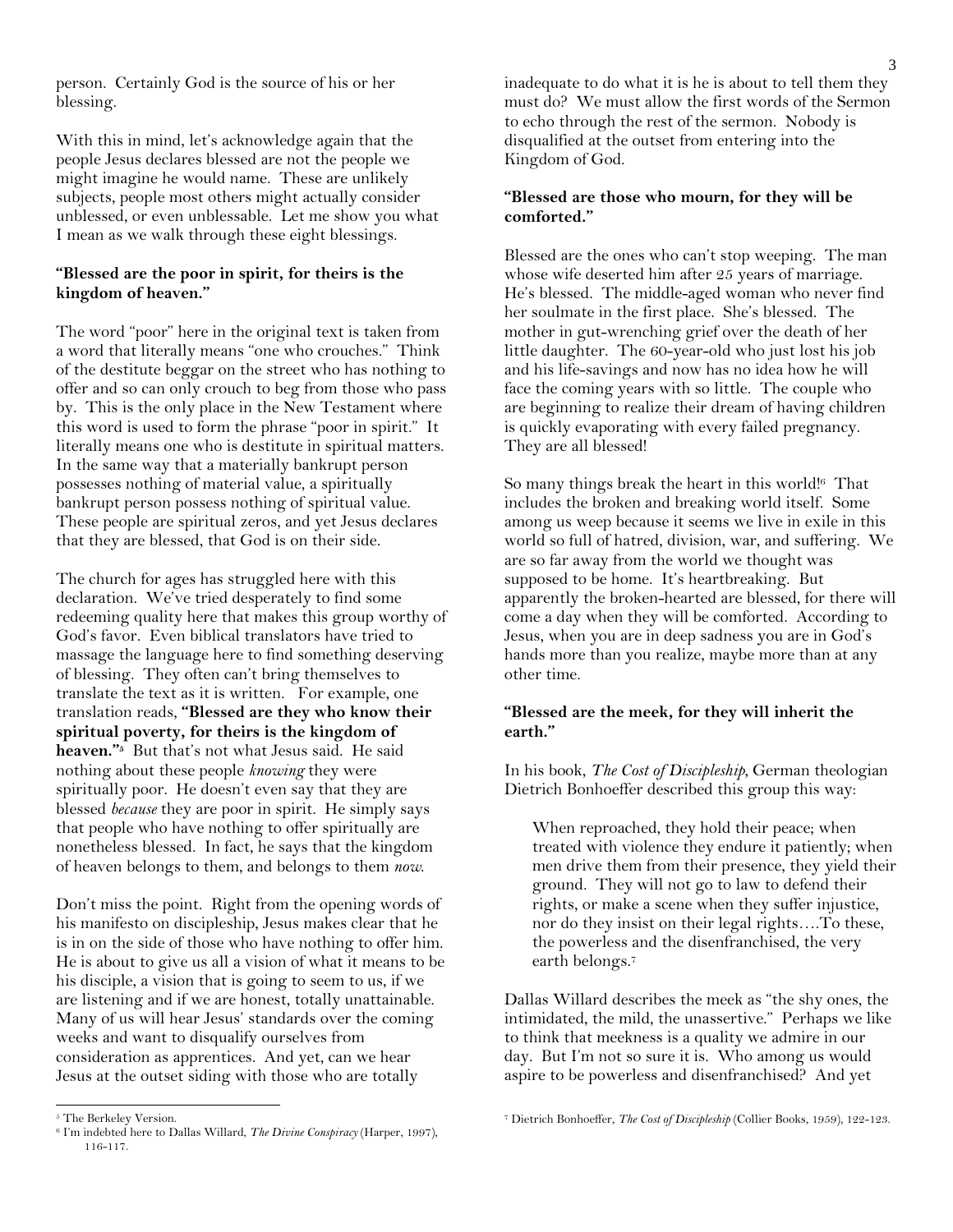Jesus says it is the meek who will one day inherit the earth. The last really do end up first in the end.

#### **"Blessed are those who hunger and thirst for righteousness, for they will be filled."**

If you are hungry for righteousness in your life what does that say about you? It says that you are not righteous. If you were righteous, you wouldn't hunger for it! Right? We might expect Jesus to say, "Blessed are the righteous." That makes sense in our world, where favor follows accomplishment. But that's not what Jesus says. The Spanish mystic, St. Teresa of Avila is reported to have once prayed, "I don't love you, Lord. And I don't want to love you. I only want to want to love you."8 Perhaps her words could be your words, her prayer your prayer Perhaps you also hunger for righteousness you don't now possess.

Those who are hungry to be made right are blessed because, according to Jesus, they will be "filled," a word that was used to describe somebody who gorges on food to the point of absolute and utter satisfaction.

#### **"Blessed are the merciful, for they will receive mercy."**

We have to be careful with these next three blessings. In our day, a merciful person might be admired. Same with the person who is pure in heart, or a peacemaker. Not so in Jesus' day. And if you think about it, not so much in our day either. To show mercy is, in some ways, to allow yourself to be taken advantage of, to not get what you have coming to you, to back down from standing up for your own rights. Some of us might think admirably of a person who makes such a sacrifice, but even we might have a hard time considering such a person blessed. Jesus does, and points out that in due time there will be somebody else who allows Himself to be taken advantage of for their sake. The merciful find mercy.

#### **"Blessed are the pure in heart, for they will see God."**

In Jesus day it wasn't the pure of heart who were necessarily considered blessed, but rather the pure of *religion*. The condition of your heart was irrelevant. Did you practice Sabbath, eat all the right foods, associate with the right people, bring your offerings to the Temple on time. That's what mattered, pure religion that others could clearly see. In our day as well we tend to associate blessing with external religion. You can tell a blessed person by the way she prays, or

#### **"Blessed are the peacemakers, for they will be called children of God."**

When you are a peacemaker neither side trusts you. You can't possibly be on my side if you're open to listening to other side as well! In our day, just like back in Jesus' day, it's recommended that you choose sides. Who admires the middle these days in politics? Even in something as trivial as sports, people want you to choose sides; you can't cheer for both teams! In your family, have you ever tried to be the mediator between two people who are at each other's throats? Are they glad to have you there trying to bring peace? Not usually. Again, perhaps peacemakers are admired by some for their courage, but would anybody call them blessed? Jesus does. In fact, he says that one day they will be called something even more than blessed, specifically sons and daughters of God.

#### **"Blessed are those who are persecuted for righteousness' sake, for theirs is the kingdom of heaven."**

Do you know what would really make me a blessed person right now in my life? If people started harassing me and mocking me for standing up for what is right. Wow! How blessed would I be if that started happening? How blessed would we be if it got to the point in our nation that people started to revile us for being Christians, started putting us down, and throwing us out of places, and making up lies about us to discredit us. If that happens we should rejoice. In fact, let's start praying that this would happen. Who's with me? It's crazy!

To be clear, Jesus doesn't say that persecution is in and of itself a blessing. How could it be? What he does say is that the persecuted, specifically those persecuted for their association with him, are blessed. The very kingdom of heaven belongs to them, just like it belongs to the spiritually bankrupt!

**A B B B B B B** 

What a list. The spiritually bankrupt, the brokenhearted, the disenfranchised, the unrighteous, the takenadvantage-of, the pure of heart, the unpopular in the middle, along with the scorned, these are the blessed

l

spends her Sunday mornings, or avoids curse words and raunchy movies, or volunteers at the soup kitchen. But Jesus looks beyond to the heart, knowing that what he finds there will ultimately determine whether or not a person will see God.

<sup>8</sup> Source unknown.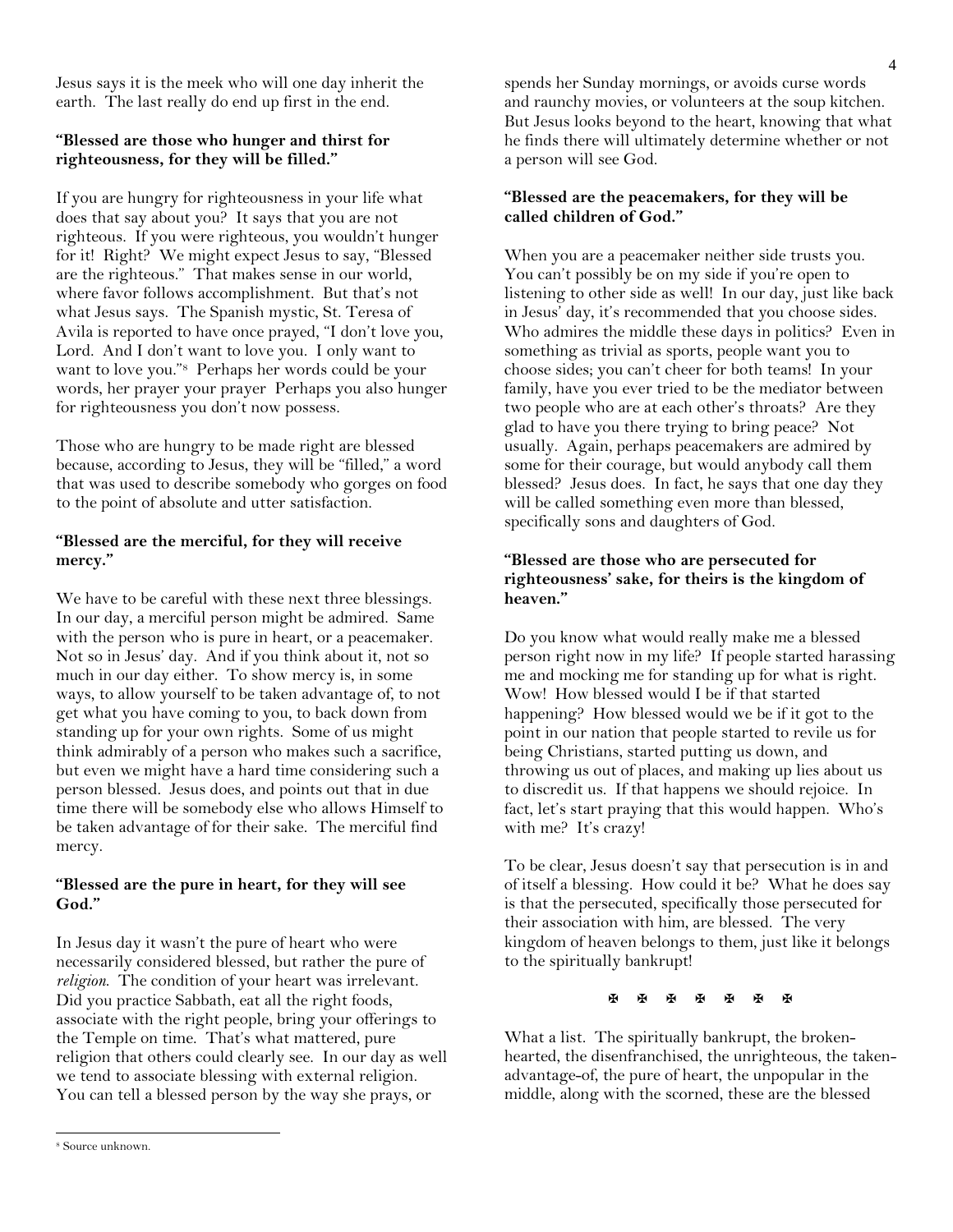ones? Who is this in our world? Where are these people? Who fits these categories? I thought about that question long and hard this week. In the end I could only come up with only one person who fits them perfectly.

In the life of Jesus, and especially in the death of Jesus, we see one who is blessed by God. When Jesus rode on the donkey into Jerusalem the Sunday before he was executed, the crowds, quoting Psalm 118, cried out, **"Blessed is the one who comes in the name of the**  Lord!" They were right. Jesus was the blessed one. But then five days later, as he hung beaten and bloody, dying on the cross, nobody was calling him blessed anymore. Instead they cursed him, spit at him, mocked him. But they should have known better. He told them that day on the mountainside what a blessed person looks like. How did they miss it that day? Let's make sure we don't miss it.

As he died Jesus gave up his spirit and, in doing so, became utterly impoverished. His heart was broken wide open as every friend turned against him, and his own Father abandoned him. It's hard to imagine a more definitive picture of meekness; he almost just rolls over and lets them take his life. The righteous One, now cursed with the sin of all humanity, became the most unrighteous of all. And such mercy, crying out even for the forgiveness of those who take his life. The purity of heart is unmatched. He hangs there in the ultimate middle, dying so that peace can be made between heaven and earth. And nobody in history has known more scorn than Jesus knew that day. In all this he is blessed. Blessed is the one who comes - and dies! in the name of the Lord.

Pay close attention. Through Moses, God gave to Israel the Ten Commandments on the mountaintop. But the people had no ultimate resource available to help them to keep those commandments, no way to fulfill them in their lives. As a result, they violated them time and time again. But on another mountaintop centuries later, God, this time in the person of his Son, Jesus Christ, renewed for his people the way to follow him and become like him. You see, Jesus didn't come to do away with God's law; he came to see it lived out. He says so himself later in this chapter: **"Do not think that I have come to abolish the law or the prophets; I have come not to abolish but to fulfill."<sup>9</sup>** 

Jesus did this in two ways. First, he fulfilled the law in his own life. If ever there was a teacher who practiced what he preached, it was Jesus. The Sermon on the Mount is for apprentices, because everything we find

there can be seen in the life of the Master. He is the blessed one.

But the second way Jesus fulfilled God's law, and is in fact still fulfilling it, is in and through us, his apprentices. Because Christ died, rose, and came back in the person of the Holy Spirit to take up residence in the lives of willing apprentices, we now have the power and grace available to us to actually begin to live as he intends us to live. As the great Scottish evangelist Oswald Chambers once put it, "Jesus Christ did not come to teach only; He came to make me what He teaches I should be."<sup>10</sup>

If you are willing to go along with us on this journey these next few months through the Sermon on the Mount, there are going to several points where Jesus' teaching will bring you to the point of despair as you realize that your life is so far from the life he is describing here. That's actually part of Jesus' intention, and why he begins the whole Sermon declaring that the spiritually bankrupt are not excluded from blessing, but invited into the Kingdom of Heaven. You are not disqualified by your lack of qualifications. It is grace that qualifies you, grace given to you by the blessed one who is qualified. From Oswald Chambers again, "As long as we have a self-righteous, conceited notion that we can carry out Our Lord's teaching, God will allow us to go on until we break our ignorance over some obstacle, then we are willing to come to Him as paupers and receive from Him." The Sermon is full of commands, but it begins by blessing those who, on their own, can't keep a single one of them.

I've heard from some of you these last few weeks that you are hesitant, even discouraged, about the idea of being Jesus' apprentices because you can't imagine that you could ever actually become like Jesus. But that sounds to me like the perspective of somebody who is poor in spirit, which also sounds like the person Jesus wants to declare blessed and ready to inherit the kingdom of heaven. Do you not believe that Jesus died and rose from the dead, that he has a way of bringing dead things to life? Do you not believe that this same Jesus, by the power of the Holy Spirit, has come to take up residence in your life, meaning that the same power that raised Christ at Easter is literally present in your life?

Blessed are the poor in spirit, for theirs truly is the kingdom of heaven.

Amen.

 $\overline{\phantom{a}}$ 

<sup>9</sup> Matthew 5:17

<sup>10</sup> Read the context a[t https://utmost.org/classic/the-gateway-to-the](https://utmost.org/classic/the-gateway-to-the-kingdom-classic/)[kingdom-classic/](https://utmost.org/classic/the-gateway-to-the-kingdom-classic/)